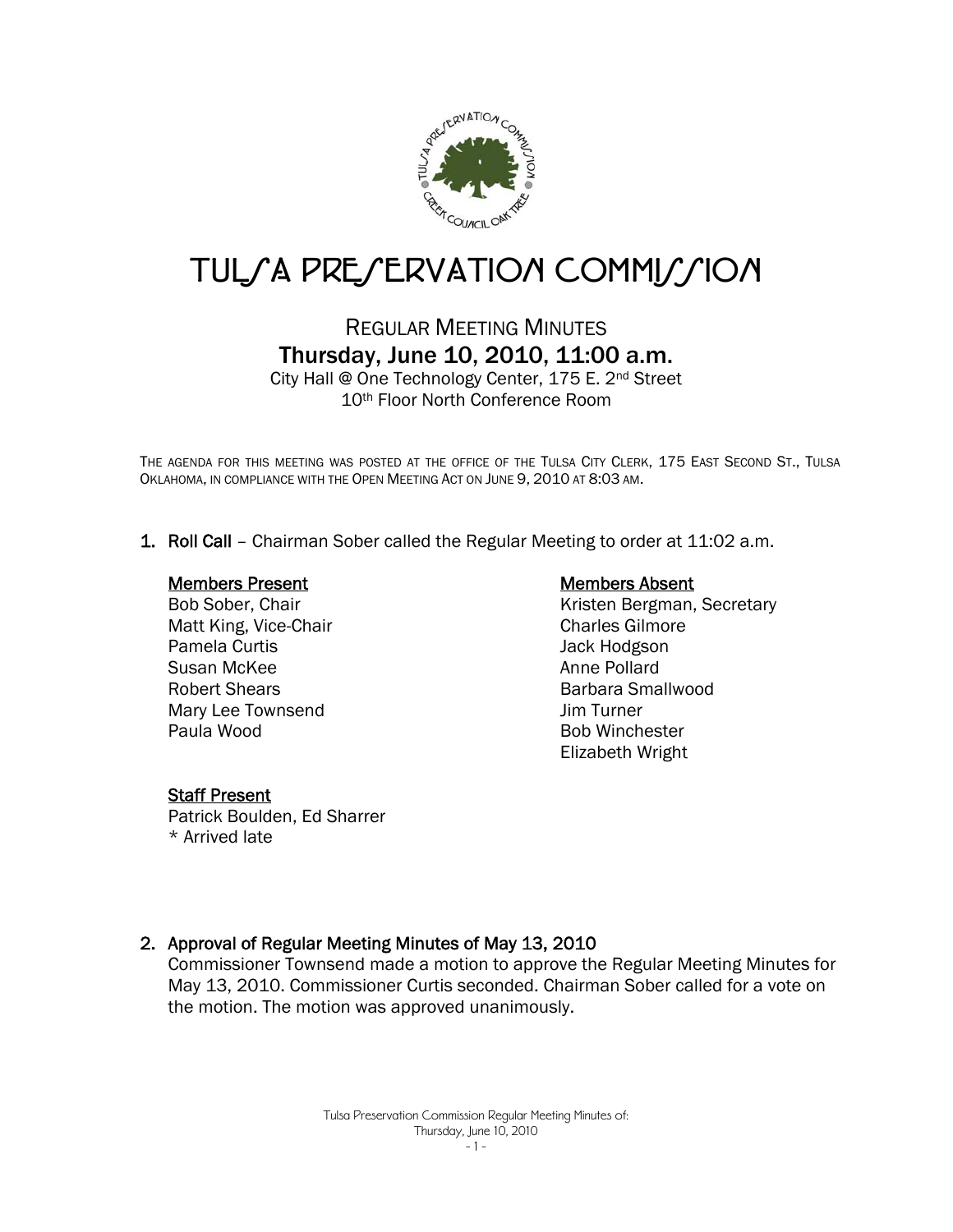#### In Favor 1. Curtis

Opposed None

Abstaining None

Not Present None

- 2. King
- 3. McKee
- 4. Shears
- 5. Sober
- 6. Townsend
- 7. Wood

## 3. Committee Reports

#### A. Historic Preservation Committee

#### i. Announcement of Conflict of Interest

No one responded to having a conflict of interest with any of the proposals on the agenda.

#### ii. Applications for Certificate of Appropriateness

1. 1522 S. Madison Avenue (North Maple Ridge) Applicant: Charlie Bastyr Request: Replace existing deteriorated columns (4) and pilasters (2) at front portico with new columns/pilasters. *Application Date: June 3, 2010* 

Mr. Sharrer presented Mr. Bastyr's Certificate of Appropriateness application to the Commission and read the applicable guidelines for this district. Mr. Bastyr was present to answer questions. Commissioner Sober gave the COA Subcommittee report. The COA Subcommittee considered the application to be complete and recommended approval with the condition that the columns be smooth and match the existing dimensions. Sober made a motion to approve the application with said condition. Commissioner Curtis seconded the motion. Chairman Sober asked for a vote on the motion.

Vote: 1522 S. Madison Avenue | Charlie Bastyr

| In Favor    | Opposed | Abstaining | <b>Not Present</b> |
|-------------|---------|------------|--------------------|
| 1. Curtis   | None    | None       | None               |
| 2. King     |         |            |                    |
| 3. McKee    |         |            |                    |
| 4. Shears   |         |            |                    |
| 5. Sober    |         |            |                    |
| 6. Townsend |         |            |                    |
| 7. Wood     |         |            |                    |
|             |         |            |                    |
|             |         |            |                    |

The motion was **Approved Unanimously** by members present and voting. North Maple Ridge Guidelines cited: 1.0.1 – 1.0.3, 1.4.1, 1.4.2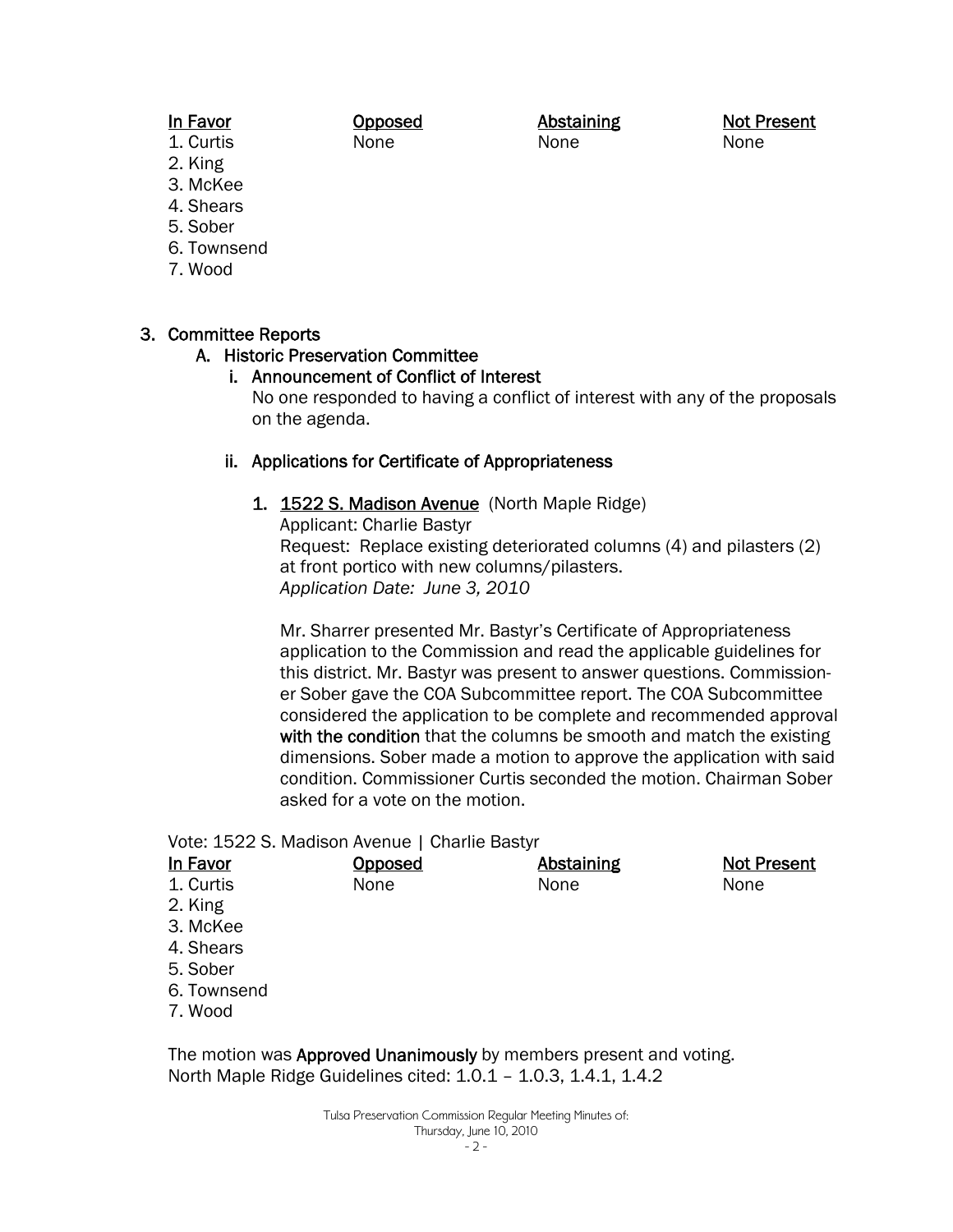#### 2. 1542 S. Madison Avenue (North Maple Ridge)

Applicant: Charlie Bastyr Request: Add decorative railing to front porch roof according to historic photograph. *Application Date: June 3, 2010* 

Mr. Sharrer presented Mr. Bastyr's Certificate of Appropriateness application to the Commission and read the applicable guidelines for this district. Mr. Bastyr was present to answer questions.

Commissioner Sober gave the COA Subcommittee report on the application. The COA Subcommittee considered the application to be complete and recommended approval. Commissioner Sober made a motion to approve the application with no conditions. Commissioner Townsend seconded the motion. Chairman Sober asked for a vote on the motion.

#### Vote: 1542 S. Madison Avenue | Charlie Bastyr

| In Favor  | Opposed | Abstaining | <b>Not Present</b> |
|-----------|---------|------------|--------------------|
| 1. Curtis | None    | None       | None               |
| 2. King   |         |            |                    |

- 3. McKee
- 4. Shears
- 5. Sober
- 6. Townsend
- 7. Wood

The motion was Approved Unanimously by members present and voting. North Maple Ridge Guidelines cited: 1.0.2

- B. Rules and Regulations Committee No report.
- C. Outreach Committee No report.
- D. Implementation Committee No report.
- E. Enforcement Committee

Commissioner King reported that he would be meeting with City officials later this afternoon to discuss implementation policies and procedures.